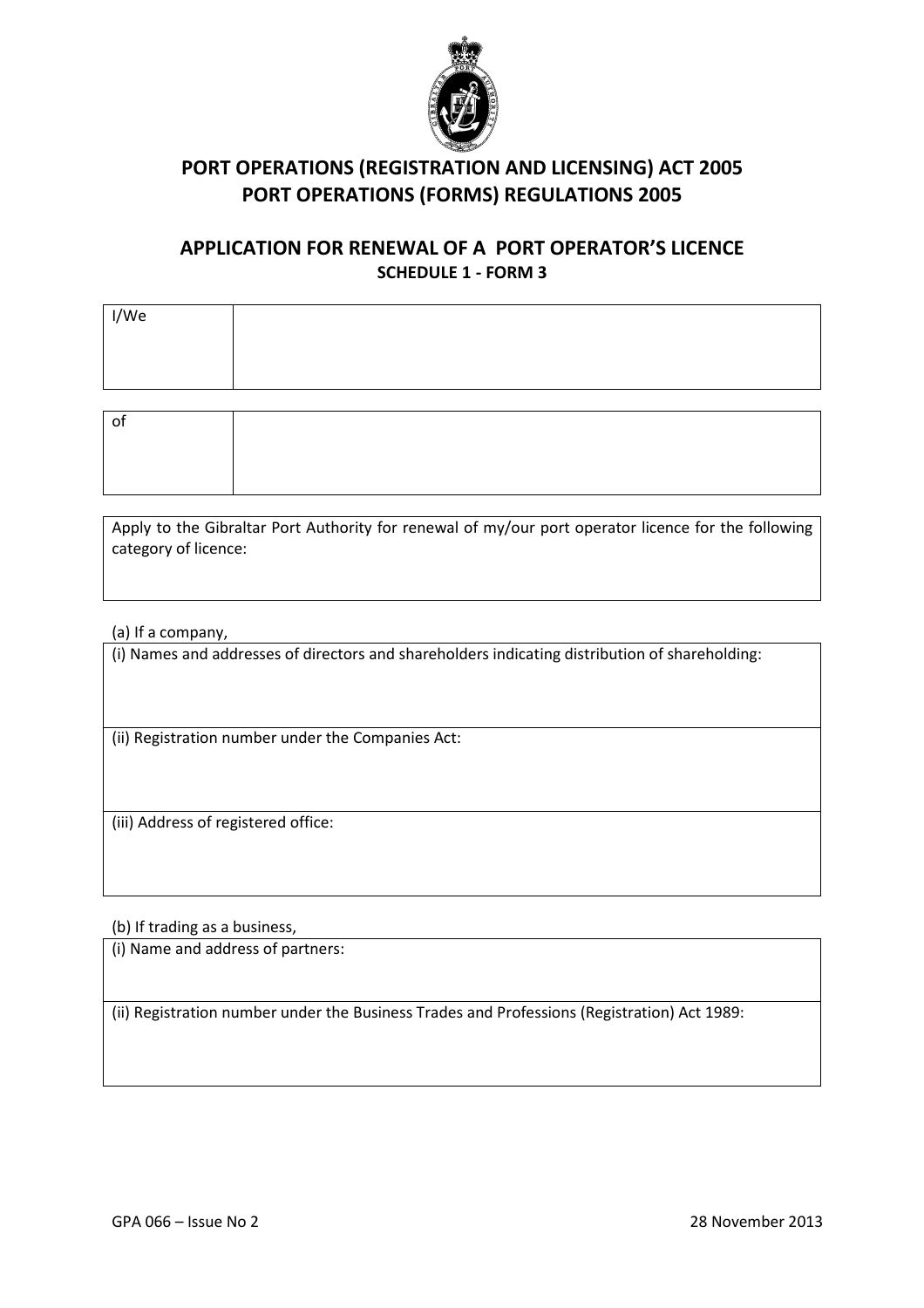

# PORT OPERATIONS (REGISTRATION AND LICENSING) ACT 2005 PORT OPERATIONS (FORMS) REGULATIONS 2005

#### APPLICATION FOR RENEWAL OF A PORT OPERATOR'S LICENCE SCHEDULE 1 - FORM 3

(c)If a partnership,

(i) Name and addresses of partners:

(ii) Registration number under the Business Trades and Professions (Registration) Act 1989:

(d) Address of principal place of business:

(e) Telephone and fax number:

(f) Email address:

(g) Date of commence of (state class of port operation):

(h) Date of the first registration as a port operator:

(i) Date of last renewal of licence as port operator (give certificate number):

(j) Date of licensing as (state class of port operator):

I, ……………………………………………………….., a senior officer of the Gibraltar Port Authority, hereby certify that the above named applicant has been regularly engaged in Port operations in the …………………………………………………… category since the date of last registration. Signed: ……………………………………………………….

GPA 066 – Issue No 2 28 November 2013